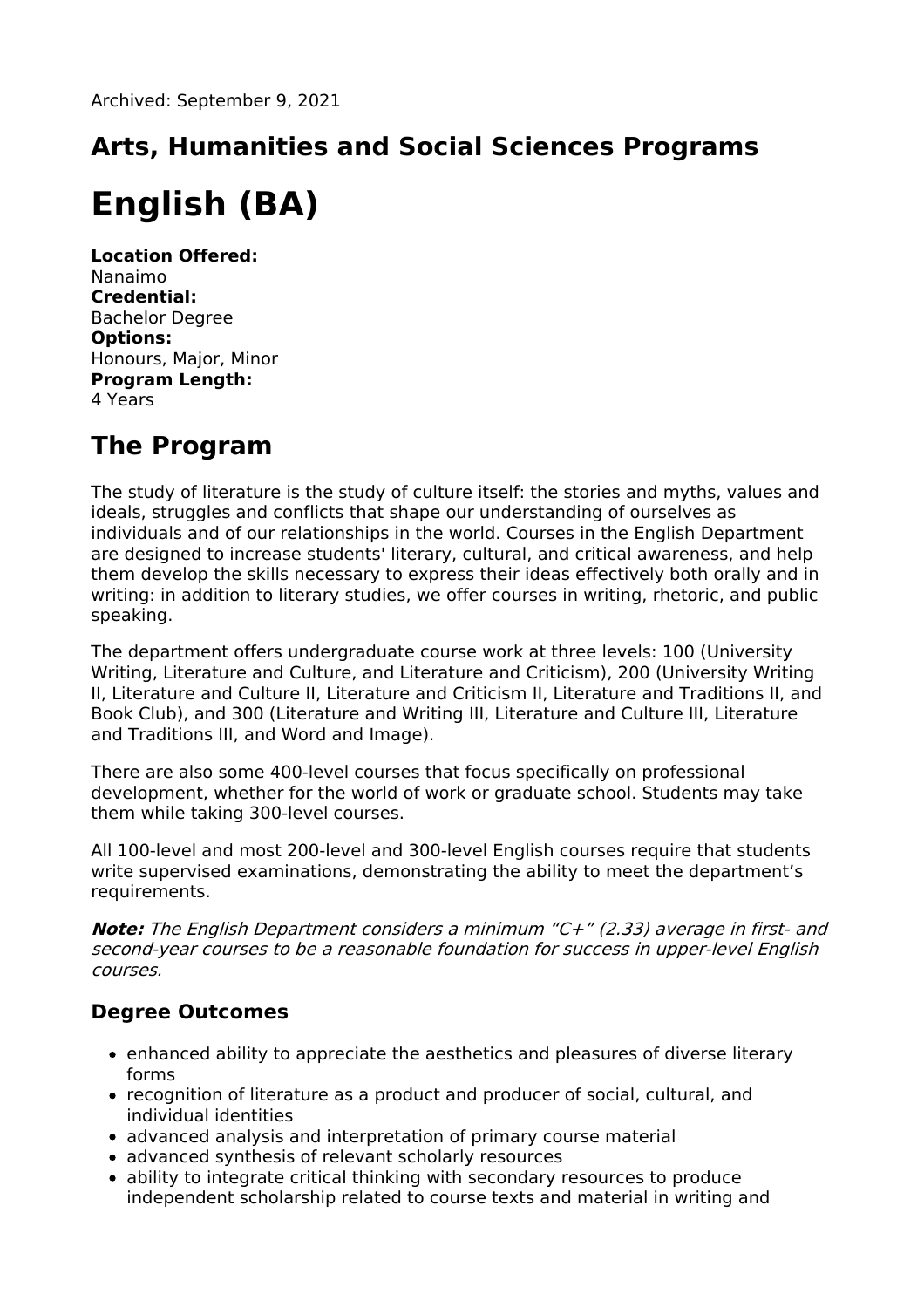presentations

- refinement of academic writing skills, including development of a voice and prose style appropriate to the discourse situation
- understanding of the ethics involved with intellectual property and the practice of scholarship
- ability to participate in a collaborative learning community

# **Program Outline**

# **Requirements for a Major**

Students must fulfill all the Institutional B.A. degree requirements, including courses listed below:

# **Year 1**

Minimum **six** credits as follows:

- Any **two** of the following courses with a minimum grade of "C" in each:
	- ENGL 115 (University Writing and Research)
	- ENGL 125 (Literature and Culture)
	- ENGL 135 (Literature and Criticism)
- Or **both** of the following courses with a minimum grade of "C" in each:
	- LBST 111\* (Ways of Knowing I)
	- LBST 112\* (Ways of Knowing II)

**\*** Students who complete LBST 111 and LBST 112 to satisfy the Degree English Requirements, and attain <sup>a</sup> minimum grade of "C" in both, will be considered to have met the prerequisites for all second-year ENGL courses.

**Note:** The English department recommends that English majors take ENGL 125 and 135.

# **Year 2**

Minimum **twelve** credits of 200-level English courses from the following categories:

- **three** credits from Literature and Culture II
- **three** credits from Literature and Criticism II
- **three** credits from Literature and Traditions II
- **three** credits selected from categories 1-5 (listed below)

**Note:** Students who have already completed ENGL 200, 201, and/or other additional credits of 200-level English literature can still use these courses to meet the English Major and Minor requirements.

### **1. University Writing II**

Courses in this category add to the development of the critical thinking and reading, academic and professional writing and research skills introduced in first year. Clustered around specific topics for each course, readings introduce and engage significant contemporary issues and debates. In-class writing workshops provide an opportunity for discussing and practicing key aspects of good writing. ENGL 203, ENGL 204, ENGL 208.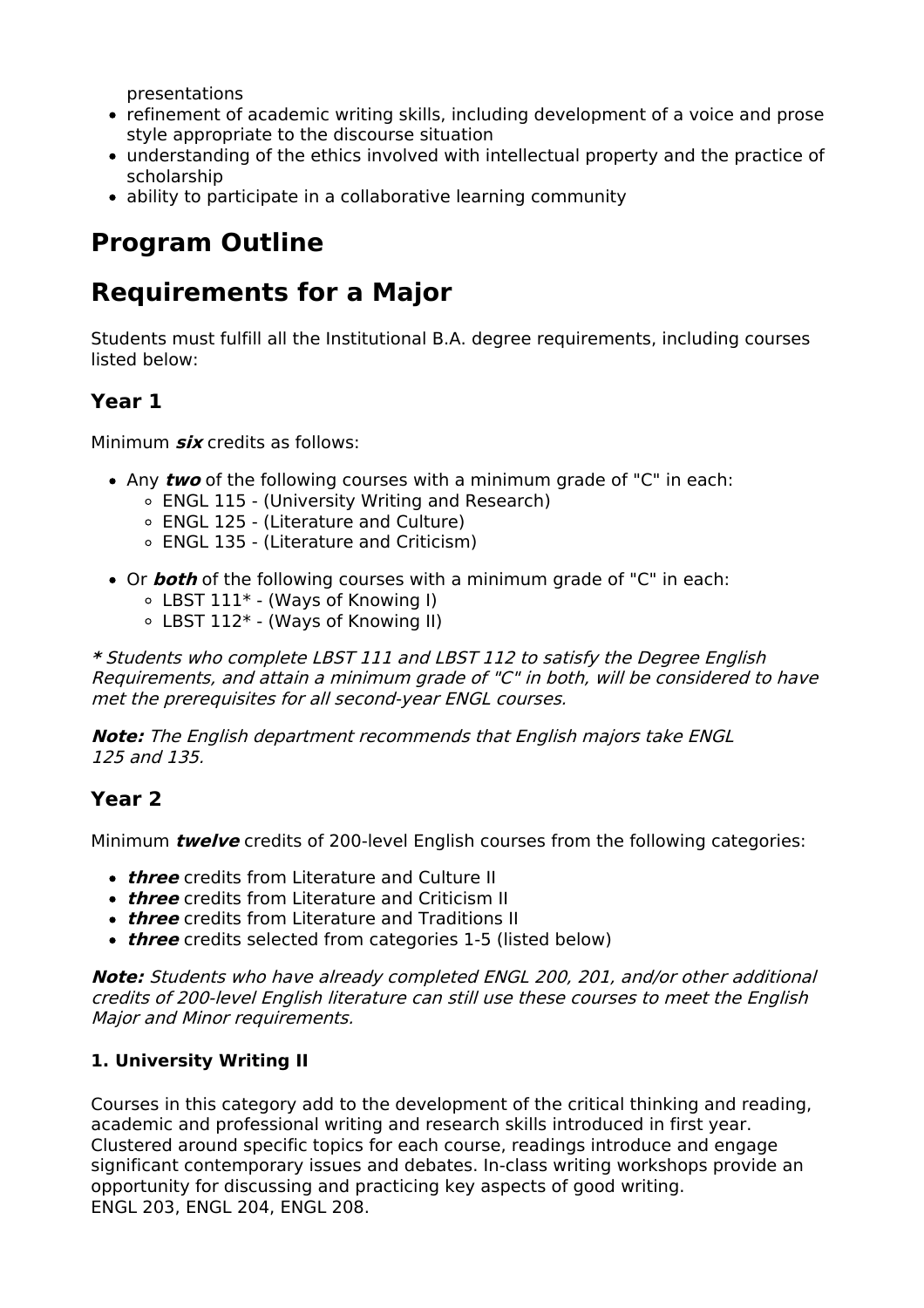### **2. Literature and Culture II**

Courses in this category examine the relationships between literature and its historical, political, and cultural contexts. They may consider questions of literary genre, period, movement, and dominant themes or explore the boundaries of literary convention and approaches to literature speaking either to specialized tastes or to alternative interpretive communities. The study of cultural differences enriches students' understanding of their own and other cultures. Courses emphasize reading, research, and writing.

ENGL 220, ENGL 221, ENGL 222, ENGL 230, ENGL 231, ENGL 232 and ENGL 233.

### **3. Literature and Criticism II**

Courses in this category focus on practical applications of reading literature through the lens of critical theory. They explore how different theoretical premises shape our understanding of and writing about literature by introducing students to select contemporary critical theories. Courses may focus on different literary genres, periods, movements, and themes. ENGL 240.

### **4. Literature and Traditions II**

Courses in this category examine in its historical settings. They may relate current to past practices to understand the present in light of the past and/or to offset the foreignness of the past. They may study literary traditions for their own sake and interest, addressing compelling aspects of tradition. Topics may draw on different literary genres. Courses emphasize reading, research, and writing. ENGL 273 and ENGL 274.

### **5. Book Club**

This category provides an alternative experience of literature, with some student choice in the selection of readings and a non-genre, period, or theme-based approach. This course is about taking journeys of the mind and daring to be goaded, dismayed, delighted, inspired, and moved. Why do we read? For the love of it. ENGL 280.

# **Years 3 and 4**

Minimum **thirty** credits of English courses numbered 300 or above, with a minimum GPA of 2.0 ("C"), including:

#### **three credits from Literature and Culture III**

- ENGL 325 (Topics in Environmental Literature)
- ENGL 326 (Topics in Globalization and Literature)
- ENGL 327 (Topics in World Literature)
- ENGL 328 (Gender and Sexuality in Literature)
- ENGL 329 (Topics in Children's and Young Adult Literature)
- ENGL 330 (Topics in Speculative Narrative)
- ENGL 331 (Topics in West Coast Literature)
- ENGL 332 (Topics in Indigenous Literatures)
- ENGL 333 (Topics in Post-Colonial Literatures)
- ENGL 334 (Topics in Canadian Literature)
- ENGL 335 (Survey of Canadian Literature)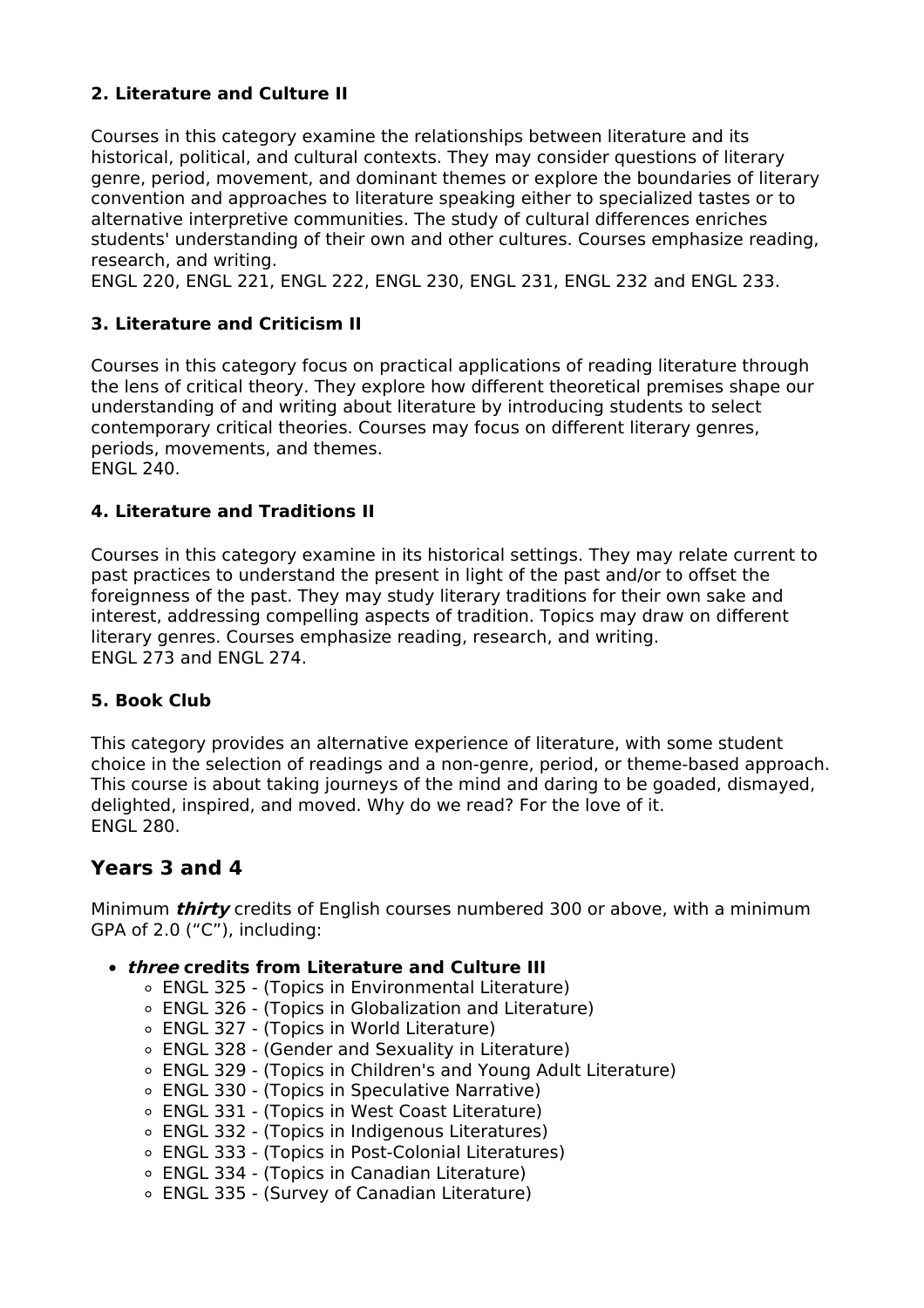### **three credits from Literature and Criticism III**

- ENGL 310 (Topics in Rhetoric)
- ENGL 312 (History of Critical Theory)
- ENGL 314 (Modern Critical Theory)
- ENGL 480 (Research Methods)
- **twelve credits from Literature and Traditions III, as follows:**
	- **three** credits from pre-1700
		- ENGL 300 (Backgrounds to English Literature)
		- **ENGL 340 (Topics in Medieval Literature)**
		- ENGL 342 (Topics in Renaissance Literature)
		- **ENGL 344 (Topics in Shakespeare)**
		- ENGL 346 (Topics in 17th-Century Literature)
	- **three** credits from 1700-1900
		- ENGL 348 (Topics in 18th-Century Literature)
		- ENGL 350 (Topics in 19th-Century Literature)
	- *six* credits from any courses in Literature and Traditions III
- **twelve additional credits from any category of English 300- or 400-level courses.**

**Note:** The English Department recommends that students planning to take graduate studies complete ENGL 490 - (Capstone Project).

**Note:** All upper-level courses will meet departmental course outcomes, but section content may vary each year at the discretion of the instructor. Consult the VIU English Department website for detailed course descriptions each year.

**Note:** Students who have already completed 300- and 400-level English courses before the degree changes implemented in September 2014 can still use these courses to meet the English Major and Minor requirements.

# **Requirements for a Minor**

Students must fulfill all the Institutional B.A. degree requirements, including courses listed below:

# **Year 1**

Minimum **six** credits as follows:

- **Any two of the following courses with a minimum grade of "C" in each:**
	- ENGL 115 (University Writing and Research)
	- ENGL 125 (Literature and Culture)
	- ENGL 135 (Literature and Criticism)
- **Or both of the following courses with a minimum grade of "C" in each:**
	- LBST 111\* (Ways of Knowing I)
	- LBST 112\* (Ways of Knowing II)

**\*** Students who complete LBST 111 and LBST 112 to satisfy the Degree English Requirements, and attain <sup>a</sup> minimum grade of "C" in both, will be considered to have met the prerequisites for all second-year ENGL courses.

# **Year 2**

Minimum **twelve** credits of 200-level English courses from the following categories: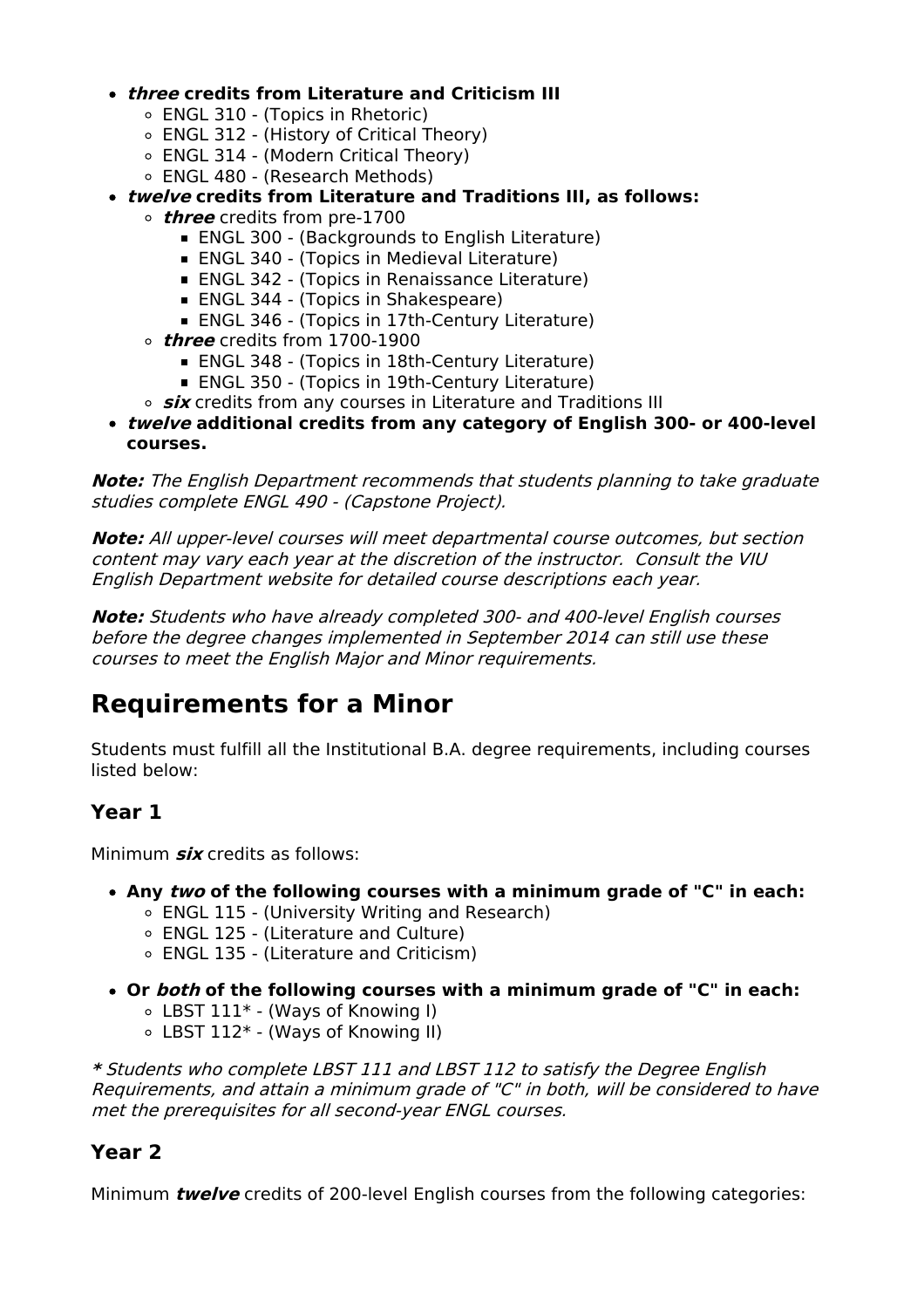- **three** credits from Literature and Culture II
- **three** credits from Literature and Criticism II
- **three** credits from Literature and Traditions II
- **three** credits selected from categories 1-5 (listed below)

**Note:** Students who have already completed ENGL 200, 201, and/or other additional credits of 200-level English literature can still use these courses to meet the English Major and Minor requirements.

### **1. University Writing II**

Courses in this category add to the development of the critical thinking and reading, academic and professional writing and research skills introduced in first year. Clustered around specific topics for each course, readings introduce and engage significant contemporary issues and debates. In-class writing workshops provide an opportunity for discussing and practicing key aspects of good writing. ENGL 203, ENGL 204, ENGL 208.

### **2. Literature and Culture II**

Courses in this category examine the relationships between literature and its historical, political, and cultural contexts. They may consider questions of literary genre, period, movement, and dominant themes or explore the boundaries of literary convention and approaches to literature speaking either to specialized tastes or to alternative interpretive communities. The study of cultural differences enriches students' understanding of their own and other cultures. Courses emphasize reading, research, and writing.

ENGL 220, ENGL 221, ENGL 222, ENGL 230, ENGL 231, ENGL 232 and ENGL 233.

### **3. Literature and Criticism II**

Courses in this category focus on practical applications of reading literature through the lens of critical theory. They explore how different theoretical premises shape our understanding of and writing about literature by introducing students to select contemporary critical theories. Courses may focus on different literary genres, periods, movements, and themes. ENGL 240.

### **4. Literature and Traditions II**

Courses in this category examine literature in its historical settings. They may relate current to past practices to understand the present in light of the past and/or to offset the foreignness of the past. They may study literary traditions for their own sake and interest, addressing compelling aspects of tradition. Topics may draw on different literary genres. Courses emphasize reading, research, and writing. ENGL 273 and ENGL 274.

### **5. Book Club**

This category provides an alternative experience of literature, with some student choice in the selection of readings and a non-genre, period, or theme-based approach. This course is about taking journeys of the mind and daring to be goaded, dismayed, delighted, inspired, and moved. Why do we read? For the love of it. ENGL 280.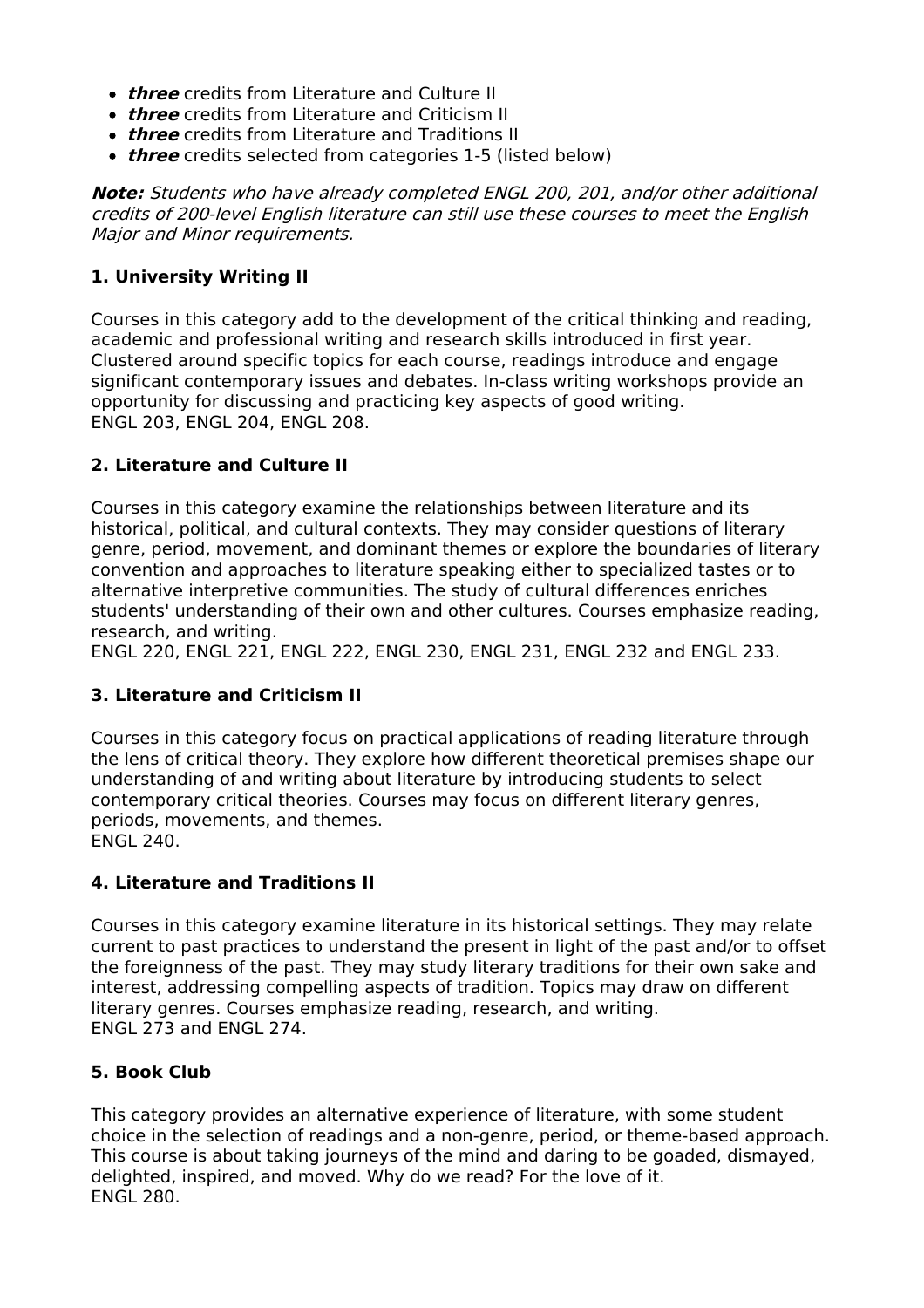# **Years 3 and 4:**

Minimum **eighteen** credits of English courses numbered 300 or above, with a minimum GPA of 2.0 ("C"), including:

### **three credits from Literature and Culture III:**

- ENGL 325 (Topics in Environmental Literature)
- ENGL 326 (Topics in Globalization and Literature)
- ENGL 327 (Topics in World Literature)
- ENGL 328 (Gender and Sexuality in Literature)
- ENGL 329 (Topics in Children's and Young Adult Literature)
- ENGL 330 (Topics in Speculative Narrative)
- ENGL 331 (Topics in West Coast Literature)
- ENGL 332 (Topics in Indigenous Literatures)
- ENGL 333 (Topics in Post-Colonial Literatures)
- ENGL 334 (Topics in Canadian Literature)
- ENGL 335 (Survey of Canadian Literature)
- **three credits from Literature and Criticism III:**
	- ENGL 310 (Topics in Rhetoric)
	- ENGL 312 (History of Critical Theory)
	- ENGL 314 (Modern Critical Theory)
	- ENGL 480 (Research Methods)

#### **six credits from Literature and Traditions III**

- ENGL 300 (Backgrounds to English Literature)
- ENGL 340 (Topics in Medieval Literature)
- ENGL 342 (Topics in Renaissance Literature)
- ENGL 344 (Topics in Shakespeare)
- ENGL 346 (Topics in 17th-Century Literature)
- ENGL 348 (Topics in 18th-Century Literature)
- ENGL 350 (Topics in 19th-Century Literature)
- ENGL 352 (Topics in 20th- and 21st-Century Literature)
- **six additional credits from any category of English 300- or 400-level courses.**

**Note:** All upper-level courses will meet departmental course outcomes, but section content may vary each year at the discretion of the instructor. Consult the VIU English Department website for detailed course descriptions each year.

**Note:** Students who have already completed 300- and 400-level English courses before the degree changes implemented in September 2014 can still use these courses to meet the English Major and Minor requirements.

# **Calendar Description of Courses**

For generic descriptions of all English courses, please consult the Online Calendar.

### **Recommended Electives**

Disciplines that complement English are Art History, Creative Writing, Film Studies, History, Liberal Studies, Linguistics, Media Studies, Philosophy, and Women's Studies. Students should consult with Advisors and the English department on appropriate electives.

# **English Major or Minor with the Bachelor of Education**